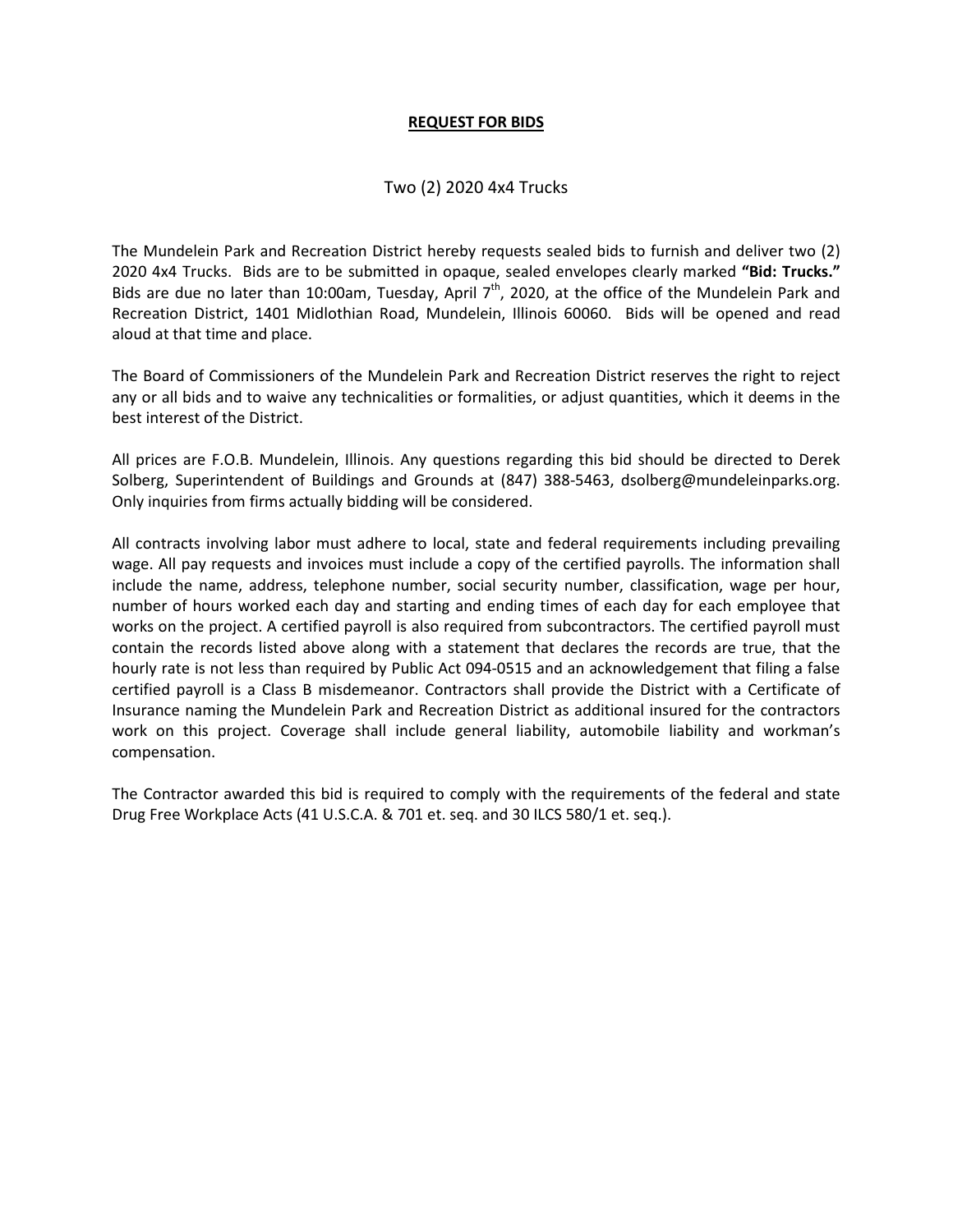### **Two (2) 2020 4x4 Regular Chassis Trucks: General Conditions**

**Scope of Work:** The project consists of the following: furnishing and delivering two (2) 2020 4x4 Trucks.

**Qualifications of Contractors:** Bidding shall be open to all qualified Contractors who have completed at least two (2) similar projects by said bidder that have been in service a minimum of two (2) years; and supply projects and dates completed if requested.

**Completion Schedule:** The contractor shall complete this project according to the schedule as described in this document.

**Bid Documents:** All bids must be submitted on the form supplied in the bid document package.

**Prevailing Wage:** The contractor must pay the prevailing wage for each trade involved with this project as specified by the Illinois Department of Labor.

**Guarantee:** The successful bidder shall guarantee the work specified herein against defective parts or faulty workmanship for the minimum period as described in this document following the date of acceptance by the Park District unless otherwise stated herein.

**Withdrawal of Bids:** Contractor may not alter or withdraw bid for sixty (60) days after opening.

**Right Reserved by the Park District:** The District reserves the right to waive any informality and/ or reject any or all bids when, in the opinion of the District, such action serves the best interests of the District. Unless bids are rejected, the contract will be awarded to the lowest responsible, qualified bidder.

#### **Two (2) 2020 4x4 Trucks: Specifications**

#### **Bids must meet or exceed the following specifications.**

| Truck #1                         | 6-Speed Auto Transmission         |
|----------------------------------|-----------------------------------|
| Ford F250 4X4 SD R/C             | LT265 OWL at 17 A/T               |
| 142" Wheelbase                   | 3.73 Reg Axle                     |
| Oxford White exterior color      | <b>Power Equipment Group</b>      |
| Medium Earth gray vinyl interior | Telescoping TT MIRR POWR/HTD      |
| 40/20/40 seat                    | <b>Platform Running Boards</b>    |
| XL trim                          | Not to exceed 16,000 GVWR Package |
| 6.2L EFI V8 Engine               | Spray-in bed liner                |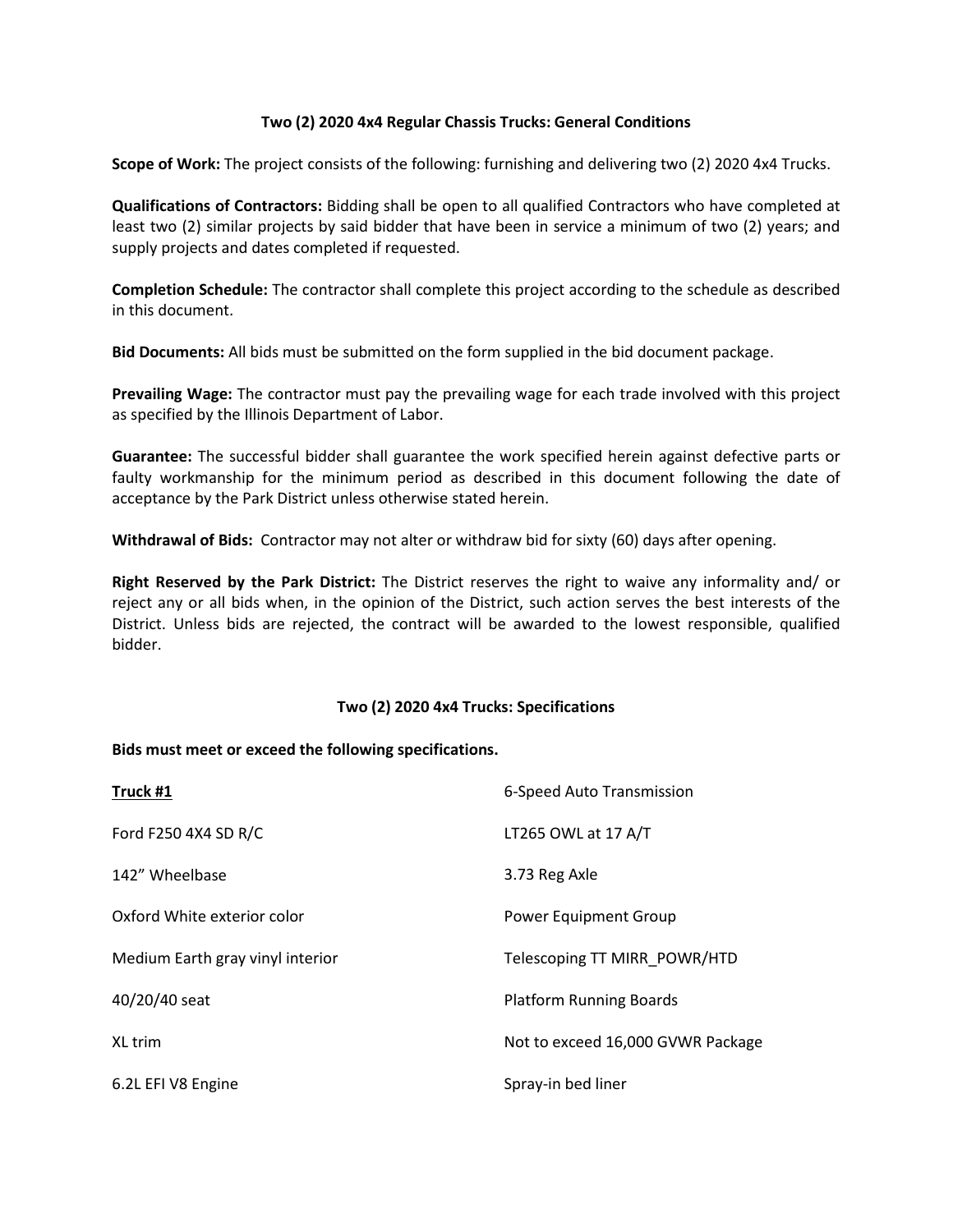Snow Plow Package

Trailer Tow Package

Jack

AM/FM Stereo

Air conditioner

10000# GVWR

50 State Emissions

### **Standard equipment included at no extra charge**

- Glass solar-tinted
- Grille Black
- Tow hooks
- Trailer sway control
- Trailer tow wire harness

# **Truck #2**

Ford F150 4X4 S/C

145" Wheelbase

Oxford White exterior color

Medium Earth gray vinyl interior

40/20/40 seat

XL series

17" silver steel

3.3L V6 PFDI Engine

6-Speed Auto Transmission

265/70R-17 A/T

3.73 Reg Axle

- Wipers intermittent
- Painted bumpers
- Air conditioning, manual front
- Black vinyl floor covering
- Outside temp display
- Tilt/telescope steering column
- Upfitter switches
- Vinyl sun visors
- 4-wheel anti-lock disc braking system
- Jewel effect headlamps
- Manual locking hubs
- Mono beam coil spring front suspension with stab bar
- Stabilizer bar, front/rear
- Advancetrac with RSC
- Belt-minder chime
- SOS post crash alert system
- **Warranty** 
	- 3 YR/36,000 Bumper/Bumper
	- 5 YR/60,000 Powertrain
	- **5 YR/60,000 Roadside** assistance

Power Equipment Group

Telescoping TT MIRR\_POWR/HTD

Platform Running Boards

Not to exceed 16,000 GVWR Package

Snow Plow Package

Trailer Tow Package

Jack

AM/FM Stereo

Air conditioner Front license plate holder

Cruise Control

Spray-in Liner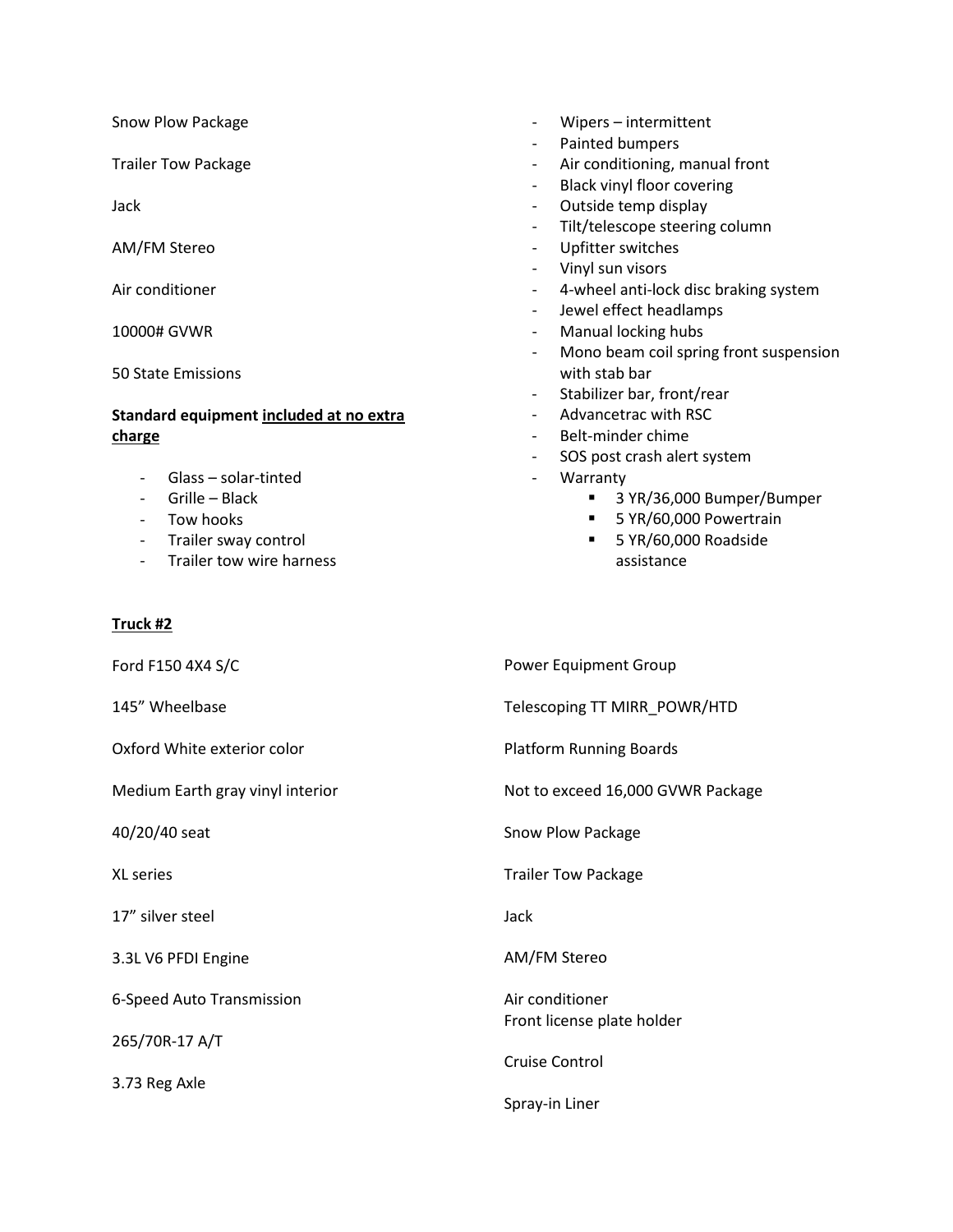#### 6500# GVWR

50 State Emissions

# **Standard equipment included at no extra charge**

- Glass solar-tinted
- Grille Black
- Tow hooks
- Trailer sway control
- Trailer tow wire harness
- Wipers intermittent
- Air conditioning, manual front
- Black vinyl floor covering
- Outside temp display
- Painted bumpers
- Tilt/telescope steering column
- Vinyl sun visors
- 4-wheel anti-lock disc braking system
- Front license bracket
- Hill start assist
- Jewel effect headlamps
- with stab bar
- Stabilizer bar, front/rear
- Advancetrac with RSC
- Belt-minder chime
- SOS post crash alert system
	- **Warranty** 
		- 3 YR/36,000 Bumper/Bumper
		- **5 YR/60,000 Powertrain**
		- 5 YR/60,000 Roadside assistance

**General warranty:** The successful Bidder shall guarantee the work specified herein against defective parts or faulty workmanship for a minimum period of one (1) year following the date of acceptance by the Park District unless otherwise stated herein.

**Documentation:** Contractor shall provide Park District with technical data for units, including operation, service and parts manuals.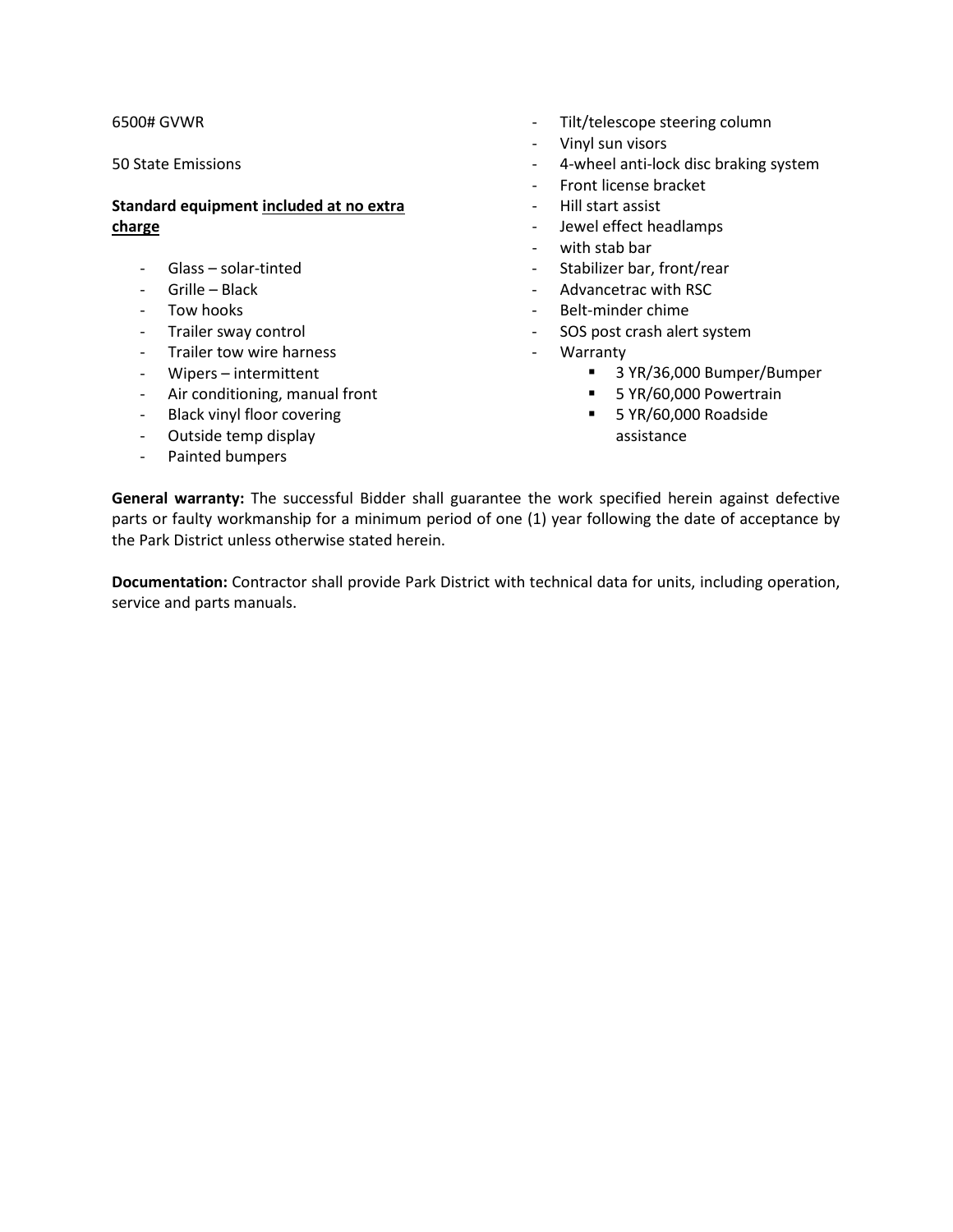# **Two (2) 2020 4x4 Trucks: Bid Submittal Form**

# **To: Mundelein Park and Recreation District 1401 Midlothian Road Mundelein, Illinois 60060**

The undersigned proposes to furnish as specified to the Mundelein Park and Recreation District as specified above.

|                          | <b>BID ITEM:</b> |
|--------------------------|------------------|
| 2020 4x4 Truck #1:       | $\frac{1}{2}$    |
| 2020 4x4 Truck #2:       | $\sim$           |
|                          |                  |
| <b>Total bid amount:</b> |                  |
|                          |                  |
|                          |                  |
|                          |                  |
| Authorized Signature     |                  |
|                          |                  |
|                          |                  |
|                          |                  |
|                          |                  |
|                          |                  |
|                          |                  |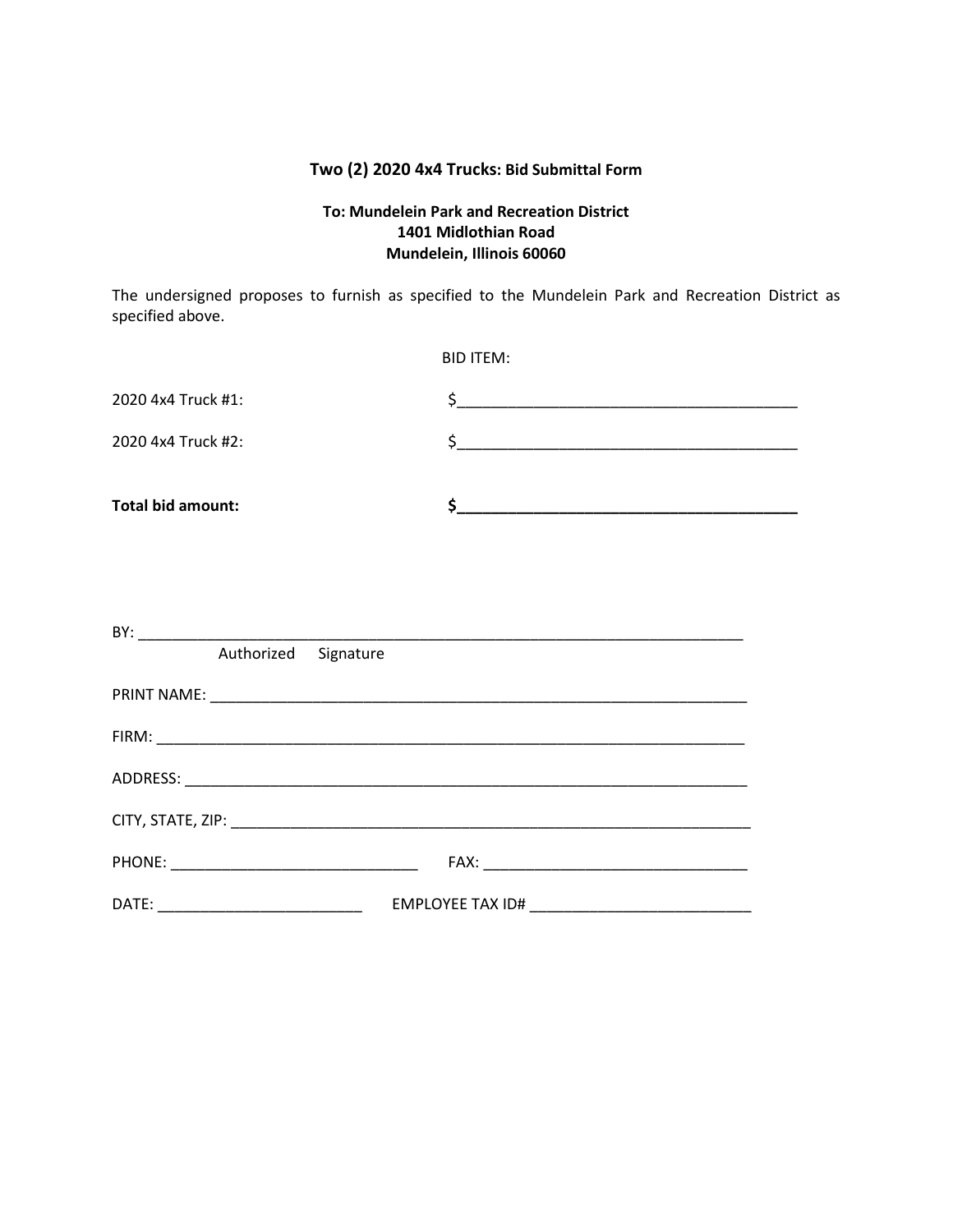# **CERTIFICATION OF COMPLIANCE WITH ARTICLE 33B OF THE CRIMINAL CODE OF 1961**

The undersigned, the undersigned, the state of the state of the state of the state of the state of the state of the state of the state of the state of the state of the state of the state of the state of the state of the st contractor submitting a bid for the public project as described in these bid documents hereby certifies that the undersigned is not barred from bidding on the public contract as a result of a violation of either Sec. 33B-3 or Sec. 33B-4 or Article 33B of the Criminal Code of 1961, approved July 28, 1961, as amended.

Contractor:

By:

Attest: